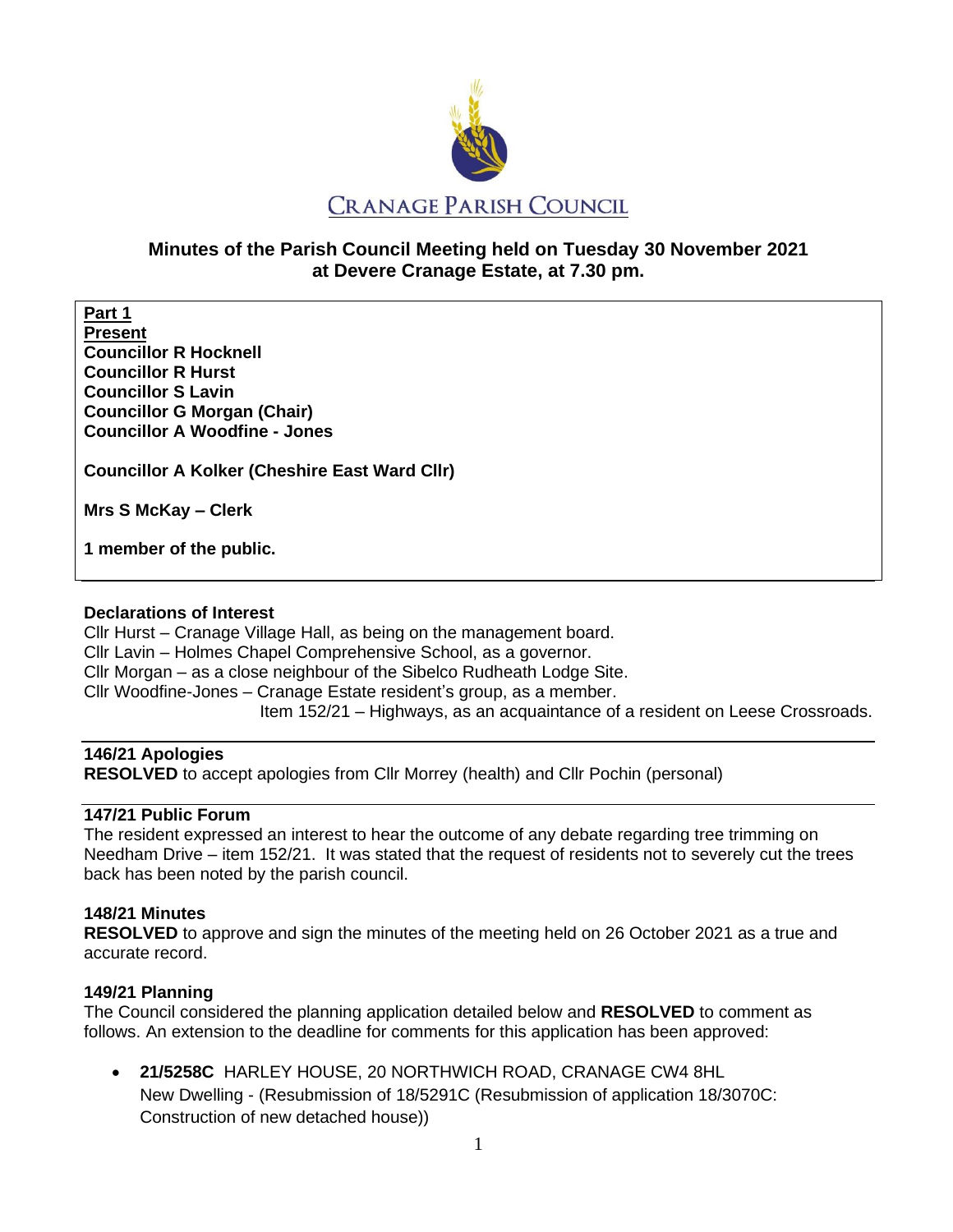## **NO OBJECTION**

• Glebe Farm – no further communication has been received, although Ward Cllr Gilbert is pursuing planning enforcement for the retrospective application. **RESOLVED** for the Clerk to write again to the planning department at Cheshire East Council (CEC), asking for their proposed timeline for the application submission and what enforcement action is planned if said application is not received by this deadline.

#### **150/21 Ward Member Report**

**RESOLVED** to suspend the Standing Orders to receive a report from Ward Councillor Kolker. He reported

- Further to ongoing service issues across the borough with Royal Mail, CEC have resolved to write to Royal Mail requesting that they state their response to the situation, which is now recognised as a threat to local businesses who rely on the service.
- The new CEC Speed Management Strategy document is due to be released for consultation very soon, and a response to the consultation was recommended.
- Cllr Kolker answered members questions relating to planning.

Cllr Kolker was thanked for the update.

### **151/21 Cheshire Fire Consultation**

The consultation was noted by the Council who **RESOLVED** not to submit a response.

#### **152/21 Highways**

**1. A50**: Resurfacing work has taken place, with potholes being repaired on the stretch of road to the north of the parish. However, the problems with noise and vibration to houses on the A50 in the vicinity of Northwich Road junction have not been solved.

**RESOLVED** for the clerk to continue to pursue for improvement with our highways officer.

#### **2. Other highways Issues**

**2a. Cutback of trees on Needham Drive**: CEC will not cut back the trees as they are in good health, despite the stated ensuing difficulties of access caused by the overgrowth.

#### **RESOLVED** that

- I. Cllr Kolker will lobby for the trimming work via the member enquiry service.
- II. The Clerk will obtain quotes for tree trimming work and bring to the next meeting of the Council.

**2b. Condition of road surface over M6 on Northwich Road** – it was noted that Cllr Gilbert is actively pursuing this on our behalf via the member enquiry service at CEC, further to it again being highlighted to the Council at the neighbourhood plan open weekend.

**2c**. **Other Issues** - Cllr Woodfine-Jones raised concern about the signage at Leese Crossroad, (Middlewich Road / Byley Lane junction) where another accident has recently occurred. The Council expressed their concern for the safety of the children who wait at this junction for the school bus service.

### **RESOLVED**

- I. to request improvement to the signage and reinstatement of the white lining at this crossroad by CEC Highways.
- II. to ask for a review of the school bus stop location at this crossroad.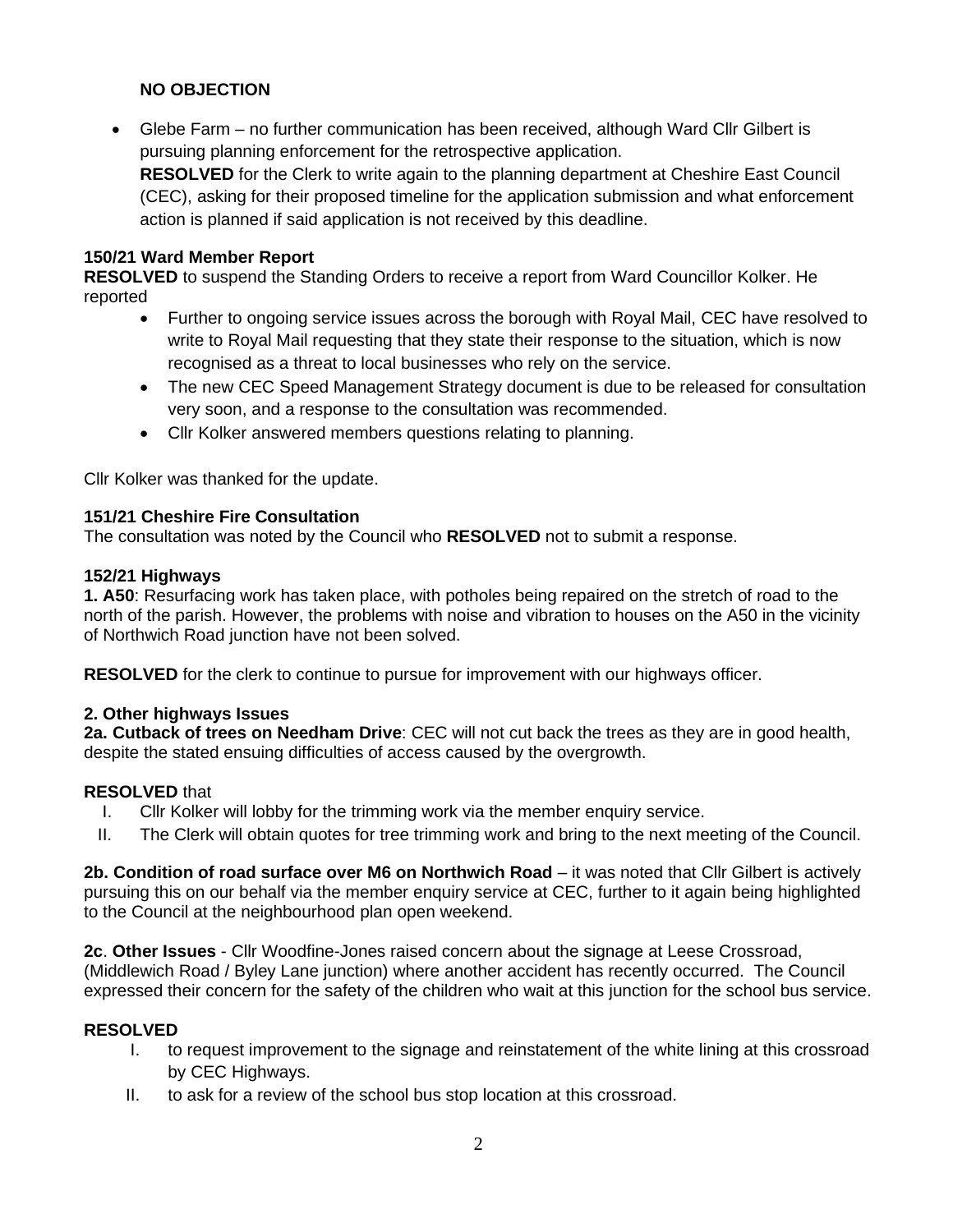# **153/21 Footpath and Tree Report**

1. Mr Sheldon was unable to attend the meeting, having sent apologies. Cllr Hurst requested improvements on FP15, on the low wooden bridge by the Vicarage, to prevent further slips.

2. The cost to widen the footpath on the A50 from the Cranage boundary to the junction with New Platt Lane was noted by the Council.

3. Update on outstanding issues:

- To note that the hedge on A50 by Carver Avenue has now been cut back.
- Cllr Hocknell to try to contact the owner of Swan Farm to get the hedge cut back on this stretch of the A50.
- Sandbags by Glebe Farm causing a slip hazard CEC have scheduled work to be carried out as soon as possible.
- FP2 and FP3 CEC PROW have replaced missing waymarkers.
- FP3 by Glebe Farm; it was agreed by the council that the condition of this footpath is adequate.

### **RESOLVED**

- I. To accept these reports.
- II. That the Clerk will seek a contribution to footpath widening work (point 2) from Allostock Parish Council, and to determine if the cost of traffic management can be shared with Holmes Chapel Parish Council.

### **154/21 Neighbourhood Plan**

Cllrs Lavin and Woodfine-Jones updated the Council following on from the open weekend on 6/7 November 2021. Enough residents attended the event to provide needed feedback and volunteer for the three policy making groups to allow the project to continue. Cllr Woodfine-Jones will draft a work description for each of the groups, to be approved at the next parish council meeting. Meetings of each of the groups will then be initiated. It was noted that feedback will be supplied to the Cheshire Wildlife Trust to allow completion of the commissioned natural environment survey. The Clerk will contact each of the volunteers to thank them for their offer of help and keep them informed about the project.

**RESOLVED** to accept the report.

### **155/21 Provision of Fibre Broadband**

The possibility to provide more consistent fibre broadband across the parish via a community scheme was considered by the Council, although it was agreed that more data relating to the present extent of coverage in Cranage was needed before a decision can be made.

**RESOLVED** to bring more information on fibre broadband coverage across Cranage to a future meeting for consideration.

### **156/21 Quality Council**

The expiration of the foundation award in February 2022 was noted by the Council, who also debated the merits of the NALC scheme.

**RESOLVED** to reapply for the Foundation award, noting the cost of this is £100.

Cllr Kolker left the meeting, at 8:45pm.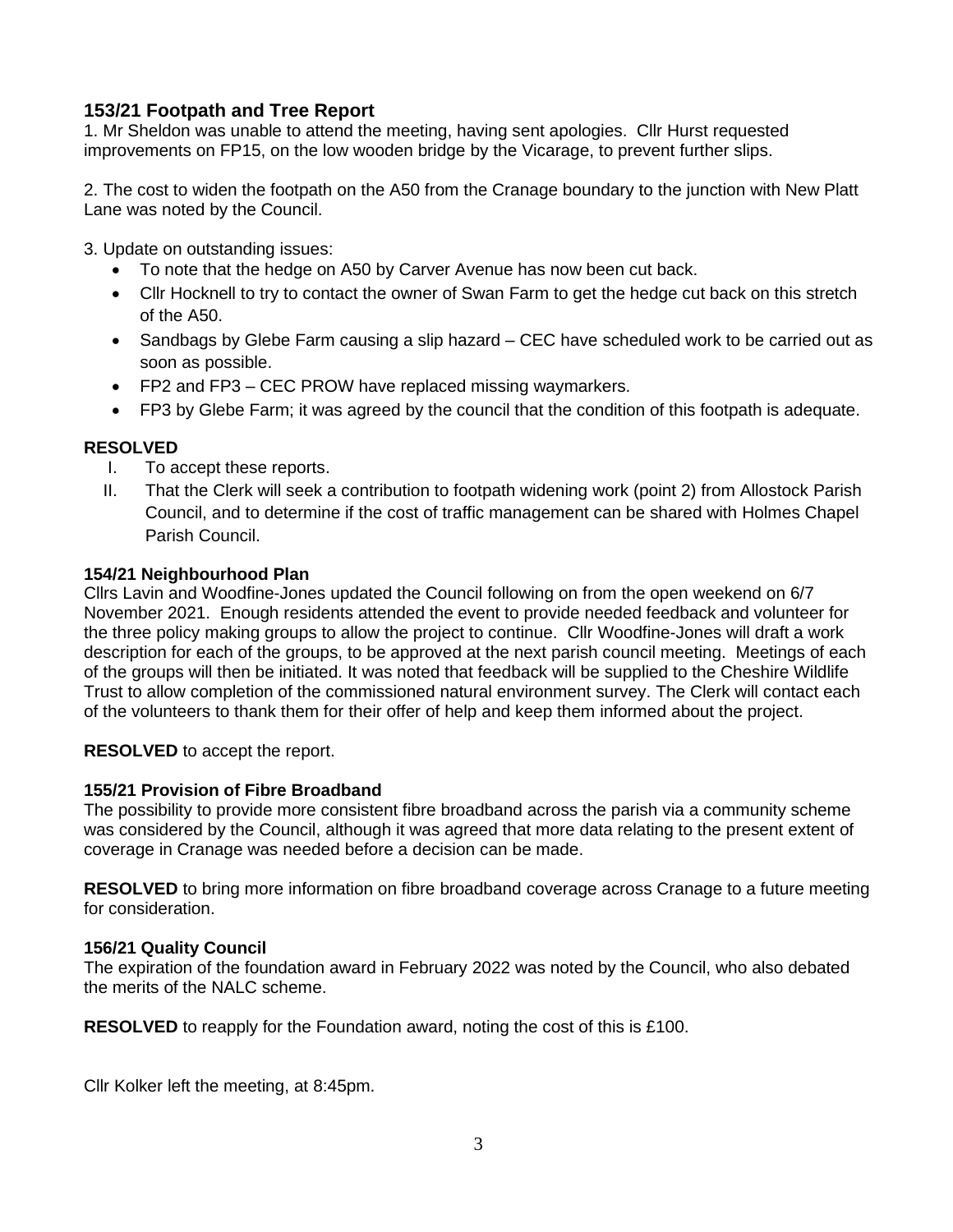#### **157/21 Business Plan**

This item was deferred to the next meeting.

#### **158/21 Budget for 2022/23**

The prepared draft budget was reviewed by the council, noting the proposed slight increase to the taxbase from Cheshire East Council. Greater clarity within the document was requested. The potential commitment to an average speed camera scheme was also debated by the Council.

#### **RESOLVED**

I. To approve that the annual precept for 2022/23 be set at £20,261, subject to the approval of the taxbase by CEC on 15 December 2021. The charge for a Band D household remains the same at £29.40 per annum.

II. To approve the budget figures for 2022/23.

III. To bring a revised format of the budget document to a future meeting of the council with the aim of showing more clarity of revenue and capital spending, and the funds the council holds in reserves.

### **159/21 Finance**

**RESOLVED** to

- I. Note the balance of accounts = Leek United £31,155.66 + Natwest £32,055.74 = **£63,211.40**
- II. Note that the Leek United bond has matured at a value of £31,155.66 and has been reinvested back into the same bond with confirmation of a further year's investment received.
- III. Note the interest received from the Leek United bond for 2020/21 was £139.39.
- IV. To approve payment of the Clerks salary on 31 December 2021
- V. Approve the following schedule of payments:

# PAYMENTS

| $\bullet$ | £25.00 | ChALC                  | 12/10/2021 | Training - Cllr Morrey                                               |
|-----------|--------|------------------------|------------|----------------------------------------------------------------------|
| $\bullet$ |        | £225.00 The Print Room | 01/11/2021 | Production of display panels for N-Plan                              |
| $\bullet$ | £90.73 | Various                |            | November 2021 Purchase of sundry supplies for N-Plan<br>open weekend |
| $\bullet$ | £42.99 | Amazon UK              | 11/11/2021 | Shredder for Cranage PC for use by Clerk                             |
| $\bullet$ | £36.12 | Amazon UK              | 11/11/2021 | Laminator for Cranage PC for use by Clerk                            |
| $\bullet$ | £9.09  | Amazon UK              | 11/11/2021 | 100 laminating sheets for Cranage PC.                                |
| $\bullet$ | £25.00 | Holmes Ch Partnership  | 22/11/2021 | Donation of thanks for loan of display boards                        |
| $\bullet$ | £11.28 | Microsoft              |            | November 2021 Office 365 for Business                                |

It was noted that in future local suppliers will be used where possible for procurement of goods for the Council.

### **160/21 Chairman and Members Report**

Cllr Woodfine-Jones reported that the free trees for the bowling club hedge have now been delivered (delayed due to delivery issues) and have been planted to over-winter until the Spring, when the community planting session will be arranged.

### **161/21 Clerks Report**

I. Meeting dates for 2022 – a change of date for the previously approved March meeting was requested due to a date clash with Holmes Chapel –  $29<sup>th</sup>$  March instead of  $22<sup>nd</sup>$  March. Cllr Hurst also recommended bringing forward the May meeting to minimise the gap between